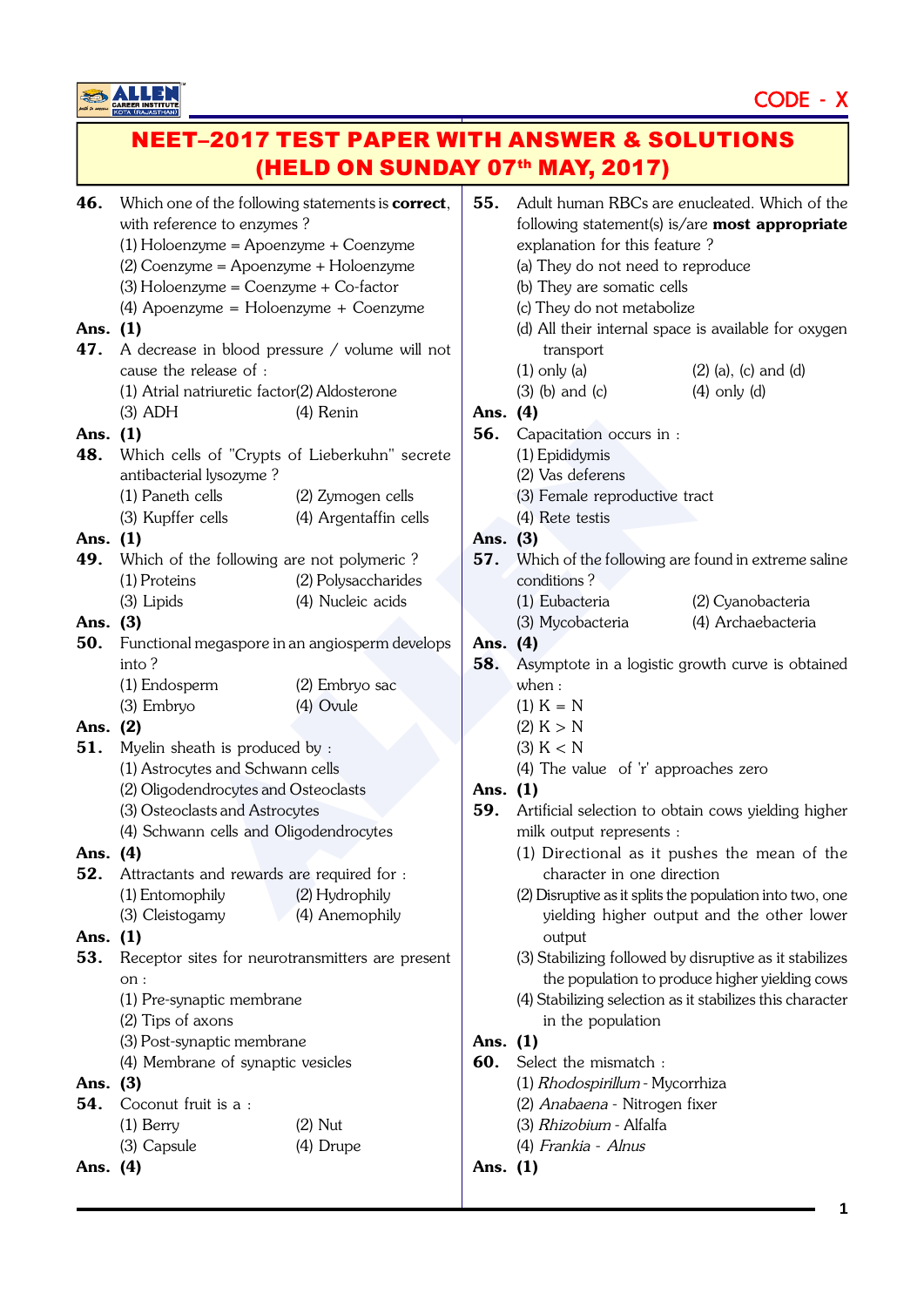## NEET-2017

|          |                                                                           |          | GAREER INSTITUTE                                                      |  |
|----------|---------------------------------------------------------------------------|----------|-----------------------------------------------------------------------|--|
| 61.      | Good vision depends on adequate intake of<br>carotene rich food:          | 67.      | Which of the following facilitates opening of<br>stomatal aperture?   |  |
|          | Select the best option from the following                                 |          | (1) Decrease in turgidity of guard cells                              |  |
|          | statements:                                                               |          | (2) Radial orientation of cellulose microfibrils in the               |  |
|          | (a) Vitamin A derivatives are formed from carotene                        |          | cell wall of guard cells                                              |  |
|          | (b) The photopigments are embedded in the                                 |          | (3) Longitudinal orientation of cellulose microfibrils                |  |
|          | membrane discs of the inner segment                                       |          | in the cell wall of guard cells                                       |  |
|          | (c) Retinal is a derivative of Vitamin A                                  |          | (4) Contraction of outer wall of guard cells                          |  |
|          | (d) Retinal is a light absorbing part of all the visual                   | Ans.     | (2)                                                                   |  |
|          | photopigments                                                             | 68.      | In Bougainvillea thorns are the modifications of :                    |  |
|          | Options:                                                                  |          | (1) Adventitious root<br>$(2)$ Stem                                   |  |
|          | $(1)$ (a), (c) and (d)<br>$(2)$ (a) and (c)                               |          | $(3)$ Leaf<br>(4) Stipules                                            |  |
|          | $(3)$ (b), (c) and (d)<br>$(4)$ (a) and (b)                               |          |                                                                       |  |
| Ans. (1) |                                                                           | Ans. (2) |                                                                       |  |
| 62.      | The DNA fragments separated on an agarose gel                             | 69.      | Which one of the following is related to Ex-situ                      |  |
|          | can be visualised after staining with :                                   |          | conservation of threatened animals and plants?                        |  |
|          |                                                                           |          | (1) Biodiversity hot spots                                            |  |
|          | (1) Acetocarmine<br>(2) Aniline blue                                      |          | (2) Amazon rainforest                                                 |  |
|          | (3) Ethidium bromide<br>(4) Bromophenol blue                              |          | (3) Himalayan region                                                  |  |
| Ans.     | (3)                                                                       |          | (4) Wildlife safari parks                                             |  |
| 63.      | The hepatic portal vein drains blood to liver                             | Ans.     | (4)                                                                   |  |
|          | from:                                                                     | 70.      | Root hairs develop from the region of :                               |  |
|          | (1) Stomach<br>(2) Kidneys                                                |          | (1) Elongation<br>$(2)$ root cap                                      |  |
|          | (4) Heart<br>(3) Intestine                                                |          | (3) Meristematic activity (4) Maturation                              |  |
| Ans. (3) |                                                                           | Ans. (4) |                                                                       |  |
| 64.      | The vascular cambium normally gives rise to :                             | 71.      | A disease caused by an autosomal primary non-                         |  |
|          | (1) Primary phloem<br>(2) Secondary xylem                                 |          | disjunction is :                                                      |  |
|          | (3) Periderm<br>(4) Phelloderm                                            |          | (1) Klinefelter's Syndrome(2) Turner's Syndrome                       |  |
| Ans.     | (2)                                                                       |          | (3) Sickel Cell Anemia (4) Down's Syndrome                            |  |
| 65.      | Thalassemia and sickle cell anemia are caused due                         | Ans.     | (4)                                                                   |  |
|          | to a problem in globin molecule synthesis. Select                         | 72.      | The water potential of pure water is :                                |  |
|          | the correct statement :                                                   |          | $(1)$ Less than zero                                                  |  |
|          | (1) Both are due to a quantitative defect in globin                       |          | (2) More than zero but less than one                                  |  |
|          | chain synthesis                                                           |          |                                                                       |  |
|          | (2) Thalassemia is due to less synthesis of globin                        |          | (3) More than one                                                     |  |
|          | molecules                                                                 |          | $(4)$ Zero                                                            |  |
|          | (3) Sickel cell anemia is due to a quantitative                           | Ans. (4) |                                                                       |  |
|          | problem of globin molecules                                               | 73.      | Which of the following options gives the correct                      |  |
|          | (4) Both are due to a qualitative defect in globin                        |          | sequence of events during mitosis?                                    |  |
|          | chain synthesis                                                           |          | (1) Condensation $\rightarrow$ nuclear membrane                       |  |
| Ans.     | (2)                                                                       |          | disassembly $\rightarrow$ arrangement at equator $\rightarrow$        |  |
| 66.      | The genotypes of a husband and Wife are I <sup>A</sup> I <sup>B</sup> and |          | centromere division $\rightarrow$ segregation $\rightarrow$ telophase |  |
|          | $I^A$ i                                                                   |          | (2) Condensation $\rightarrow$ crossing over $\rightarrow$ nuclear    |  |
|          | Among the blood types of their children, how many                         |          | membrane disassembly $\rightarrow$ segregation $\rightarrow$          |  |
|          |                                                                           |          | telophase                                                             |  |
|          | different genotypes and phenotypes are possible?                          |          | (3) Condensation $\rightarrow$ arrangement at equator $\rightarrow$   |  |
|          | $(1)$ 3 genotypes; 4 phenotypes                                           |          | centromere division → segregation → telophase                         |  |
|          | (2) 4 genotypes; 3 phenotypes                                             |          |                                                                       |  |

- (4) Condensation  $\rightarrow$  nuclear membrane disassembly  $\rightarrow$  crossing over  $\rightarrow$  segregation  $\rightarrow$  telophase
- Ans. (1)

Ans. (2)

(3) 4 genotypes ; 4 phenotypes (4) 3 genotypes ; 3 phenotypes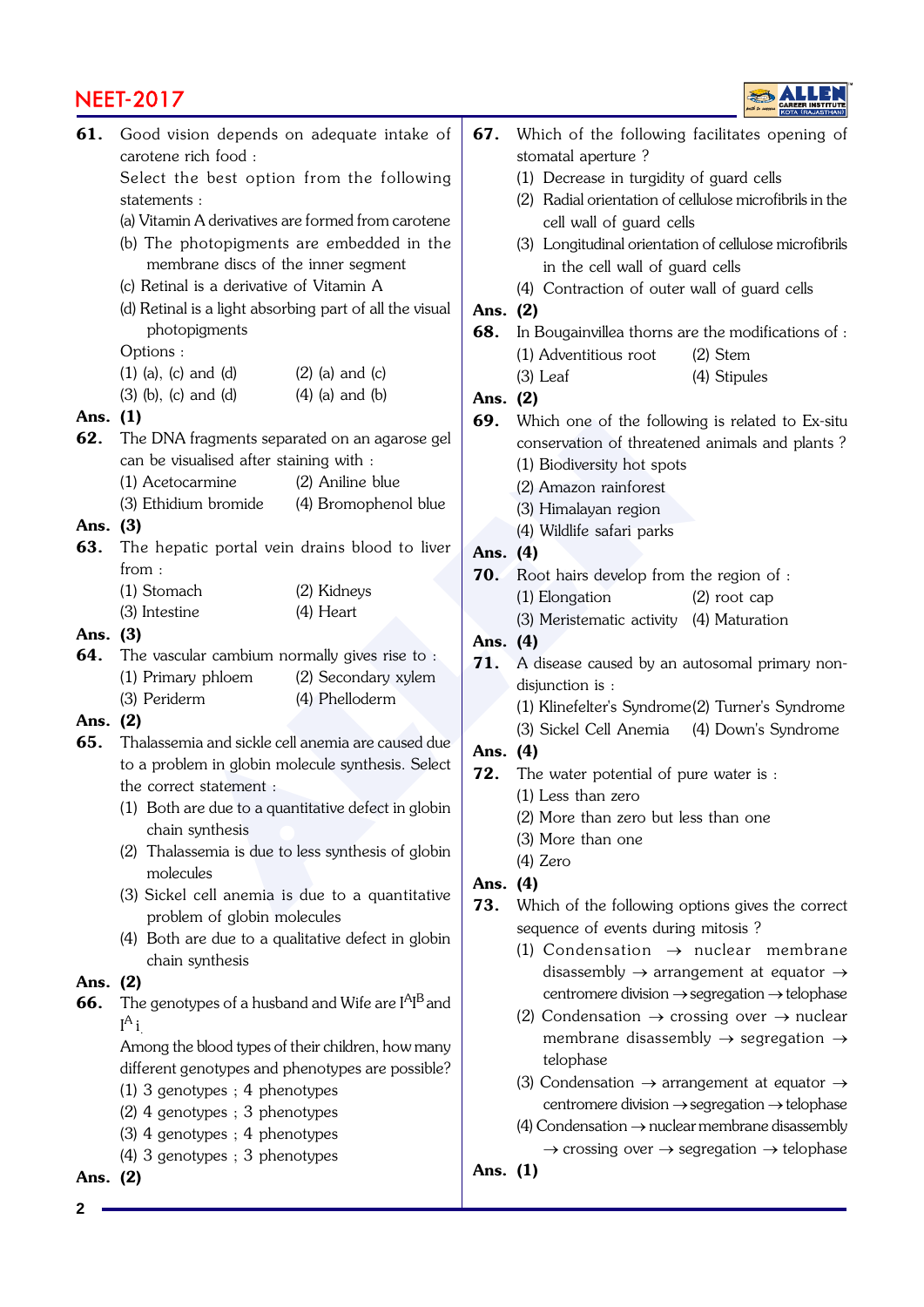



| 74.      |                                                |       | The process of separation and purification of     | 81.      |                                             | An important characteristic that Hemichordates            |  |
|----------|------------------------------------------------|-------|---------------------------------------------------|----------|---------------------------------------------|-----------------------------------------------------------|--|
|          | expressed protein before marketing is called : |       |                                                   |          | share with Chordates is :                   |                                                           |  |
|          | (1) Downstream processing                      |       |                                                   |          | (1) Ventral tubular nerve cord              |                                                           |  |
|          | (2) Bioprocessing                              |       |                                                   |          | (2) Pharynx with gill slits                 |                                                           |  |
|          | (3) Postproduction processing                  |       |                                                   |          | (3) Pharynx without gill slits              |                                                           |  |
|          | (4) Upstream processing                        |       |                                                   |          | (4) Absence of notochord                    |                                                           |  |
| Ans. (1) |                                                |       |                                                   | Ans. (2) |                                             |                                                           |  |
| 75.      |                                                |       | A temporary endocrine gland in the human body     | 82.      |                                             | The final proof for DNA as the genetic material           |  |
|          | is:                                            |       |                                                   |          | came from the experiments of :              |                                                           |  |
|          | (1) Corpus cardiacum                           |       | (2) corpus luteum                                 |          | (1) Hershey and Chase                       |                                                           |  |
|          | (3) Corpus allatum                             |       | (4) Pineal gland                                  |          | (2) Avery, Mcleod and McCarty               |                                                           |  |
| Ans.     | (2)                                            |       |                                                   |          | (3) Hargobind Khorana                       |                                                           |  |
| 76.      |                                                |       | Which of the following is made up of dead cells?  |          | (4) Griffith                                |                                                           |  |
|          | (1) Collenchyma                                |       | (2) Phellem                                       | Ans. (1) |                                             |                                                           |  |
|          | (3) Phloem                                     |       | (4) Xylem parenchyma                              | 83.      |                                             | Among the following characters, which one was             |  |
| Ans. (2) |                                                |       |                                                   |          |                                             | not considered by Mendel in his experiments on            |  |
| 77.      | An example of colonial alga is :               |       |                                                   |          | pea?                                        |                                                           |  |
|          | $(1)$ <i>Volvox</i>                            |       | $(2)$ <i>Ulothrix</i>                             |          | (1) Trichomes - Glandular or non-glandular  |                                                           |  |
|          | (3) Spirogyra                                  |       | (4) Chlorella                                     |          | (2) Seed - Green or Yellow                  |                                                           |  |
| Ans. (1) |                                                |       |                                                   |          | (3) Pod - Inflated or Constricted           |                                                           |  |
| 78.      |                                                |       | Match the following sexually transmitted diseases |          | (4) Stem - Tall or Dwarf                    |                                                           |  |
|          |                                                |       | (Column-I) with their causative agent (Column-II) | Ans. (1) |                                             |                                                           |  |
|          | and select the correct option :                |       |                                                   | 84.      |                                             | Plants which produce characteristic pneumatophores        |  |
|          |                                                |       |                                                   |          | and show vivipary belong to:                |                                                           |  |
|          | Column-I                                       |       | Column-II                                         |          | (1) Halophytes                              | (2) Psammophytes                                          |  |
|          |                                                |       |                                                   |          | (3) Hydrophytes                             | (4) Mesophytes                                            |  |
| (a)      | Gonorrhea                                      | (i)   | <b>HIV</b>                                        | Ans. (1) |                                             |                                                           |  |
| (b)      | <b>Syphilis</b>                                | (ii)  | Neisseria                                         | 85.      |                                             | The pivot joint between atlas and axis is a type          |  |
|          |                                                |       |                                                   |          | of:                                         |                                                           |  |
| (c)      | <b>Genital Warts</b>                           | (iii) | Treponema                                         |          | (1) Cartilaginous joint<br>(3) Saddle joint | (2) Synovial joint<br>(4) Fibrous joint                   |  |
| (d)      | <b>AIDS</b>                                    | (iv)  | Human papilloma-Virus                             | Ans. (2) |                                             |                                                           |  |
|          |                                                |       |                                                   | 86.      |                                             | With reference to factors affecting the rate of           |  |
|          | (b)<br>(a)                                     |       | (d)<br>(c)                                        |          |                                             | photosynthesis, which of the following statements         |  |
|          | $(1)$ iii<br>iv                                |       | $\rm ii$<br>i                                     |          | is not correct?                             |                                                           |  |
|          | $(2)$ iv<br>ii                                 |       | i<br>iii                                          |          |                                             | (1) Increasing atmospheric $CO2$ concentration up         |  |
|          | $(3)$ iv<br>iii                                |       | ii<br>i                                           |          |                                             | to $0.05\%$ can enhance $CO2$ fixation rate               |  |
|          | $(4)$ ii<br>iii                                |       | i<br>iv                                           |          |                                             | (2) $C_3$ plants respond to higher temperatures with      |  |
| Ans.     | (4)                                            |       |                                                   |          |                                             | enhanced photosynthesis while $C_4$ plants have           |  |
| 79.      |                                                |       | The function of copper ions in copper releasing   |          | much lower temperature optimum              |                                                           |  |
|          | IUD's is :                                     |       |                                                   |          |                                             | (3) Tomato is a greenhouse crop which can be              |  |
|          | (1) They inhibit gametogenesis                 |       |                                                   |          |                                             | grown in $CO2$ - enriched atmosphere for higher           |  |
|          |                                                |       | (2) They make uterus unsuitable for implantation  |          | yield                                       | (4) Light saturation for $CO_2$ fixation occurs at $10\%$ |  |
|          | (3) They inhibt ovulation                      |       |                                                   |          |                                             |                                                           |  |
|          |                                                |       | (4) The suppress sperm motility and fertilising   | Ans. (2) | of full sunlight                            |                                                           |  |
|          | capacity of sperms                             |       |                                                   | 87.      | DNA fragments are:                          |                                                           |  |
| Ans. (4) |                                                |       |                                                   |          | (1) Negatively charged                      |                                                           |  |
| 80.      |                                                |       | Which of the following in sewage treatment        |          | (2) Neutral                                 |                                                           |  |
|          | removes suspended solids?                      |       |                                                   |          |                                             | (3) Either positively or negatively charged               |  |
|          |                                                |       | (1) Secondary treatment (2) Primary treatment     |          | depending on their size                     |                                                           |  |
|          | (3) Sludge treatment                           |       | (4) Tertiary treatment                            |          | (4) Positively charged                      |                                                           |  |
| Ans. (2) |                                                |       |                                                   | Ans. (1) |                                             |                                                           |  |
|          |                                                |       |                                                   |          |                                             |                                                           |  |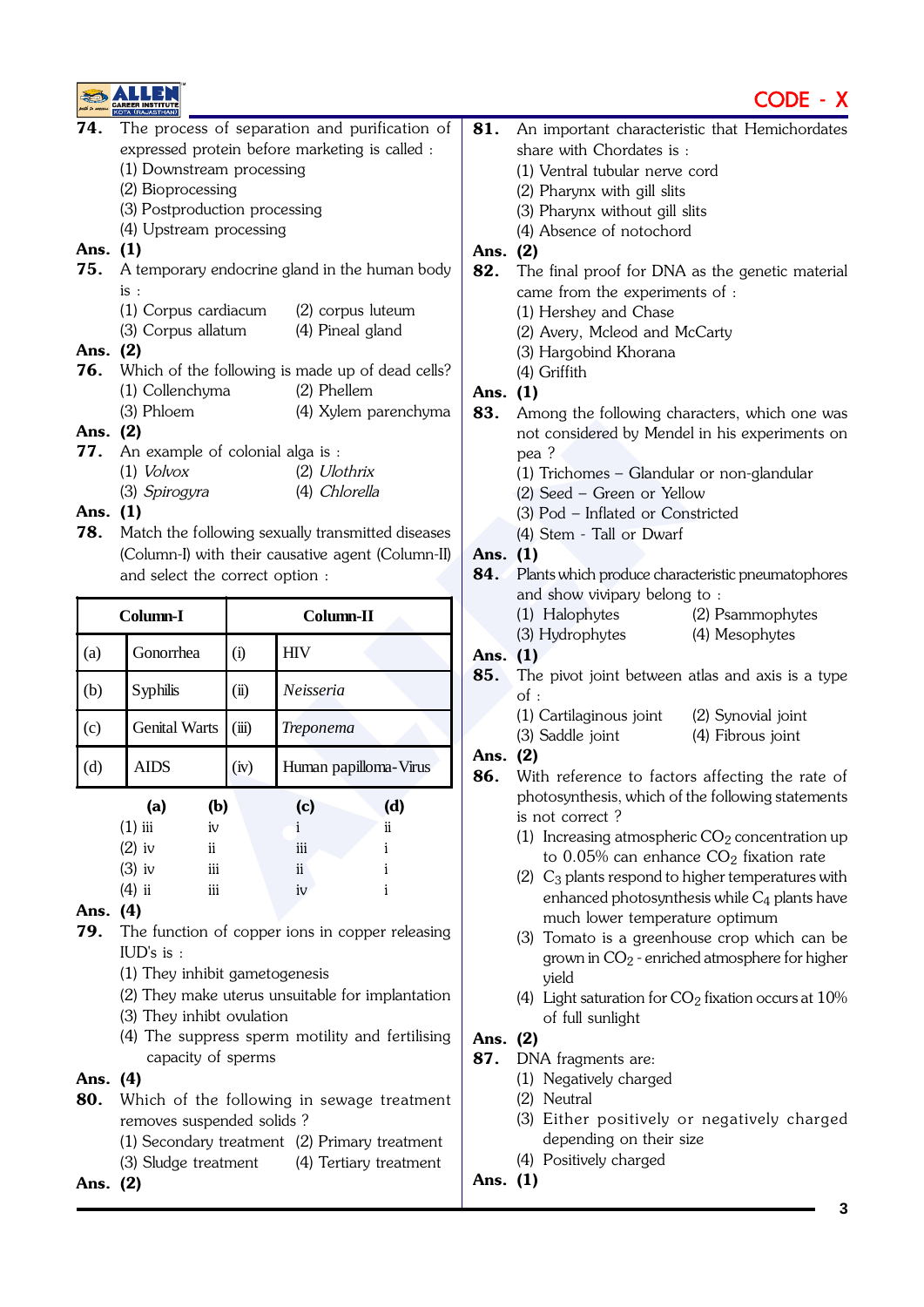### NEET-2017



| 88. Which of the following components provides sticky |
|-------------------------------------------------------|
| character to the bacterial cell?                      |

- (1) Nuclear membrane
- (2) Plasma membrane
- (3) Glycocalyx
- (4) Cell wall

#### Ans. (3)

- 89. Which of the following options best represents the enzyme composition of pancreatic juice ?
	- (1) amylase, pepsin, trypsinogen, maltase
	- (2) peptidase, amylase, pepsin, rennin
	- (3) lipase, amylase, trypsinogen, procarboxypeptidase
	- (4) amylase, peptidase, trypsinogen, rennin

#### Ans. (3)

- **90.** Which among these is the correct combination of aquatic mammals ?
	- (1) Dolphins, Seals, Trygon
	- (2) Whales, Dolphins, Seals
	- (3) Trygon, Whales, Seals
	- (4) Seals, Dolphins, Sharks

#### Ans. (2)

- **91.** Fruit and leaf drop at early stages can be prevented by the application of:
	- (1) Ethylene (2) Auxins
	- (3) Gibberellic acid (4) Cytokinins

#### Ans. (2)

- 92. Select the **correct** route for the passage of sperms in male frogs:
	- (1) Testes  $\rightarrow$  Vasa efferentia  $\rightarrow$  Kidney  $\rightarrow$  Seminal Vesicle  $\rightarrow$  Urinogenital duct  $\rightarrow$  Cloaca
	- (2) Testes  $\rightarrow$  Vasa efferentia  $\rightarrow$  Bidder's canal  $\rightarrow$  $U$ reter  $\rightarrow$  Cloaca
	- (3) Testes  $\rightarrow$  Vasa efferentia  $\rightarrow$  Kidney  $\rightarrow$  Bidder's canal  $\rightarrow$  Urinogenital duct  $\rightarrow$  Cloaca
	- (4) Testes  $\rightarrow$  Bidder's canal  $\rightarrow$  Kidney  $\rightarrow$  Vasa efferentia → Urinogenital duct → Cloaca

#### Ans. (3)

- **93.** In case of a couple where the male is having a very low sperm count, which technique will be suitable for fertilisation ?
	- (1) Gamete intracytoplasmic fallopian transfer
	- (2) Artificial Insemination
	- (3) Intracytoplasmic sperm injection
	- (4) Intrauterine transfer

**4** Ans. (2)

- 94. Which ecosystem has the maximum biomass?
	- (1) Grassland ecosystem
	- (2) Pond ecosystem
	- (3) Lake ecosystem
	- (4) Forest ecosystem

#### Ans. (4)

- 95. Lungs are made up of air-filled sacs, the alveoli. They do not collapse even after forceful expiration, because of:
	- (1) Inspiratory Reserve Volume
	- (2) Tidal Volume
	- (3) Expiratory Reserve Volume
	- (4) Residual Volume

#### Ans. (4)

- lase, peptidase, trypsinogen, remini<br>
many these is the correct combination of<br>
many these is the correct combination of<br>
thins, Seals<br>
(3) Temperate Forest (4) Trapical Rain Forest (2) Ghens, Seals<br>
(3) Temperate Forest 96. Presence of plants arranged into well defined vertical layers depending on their height can be seen best in:
	- (1) Tropical Rain Forest (2) Grassland
	- (3) Temperate Forest (4) Tropical Savannah

### Ans. (1)

- 97. Which of the following statements is correct?
	- (1) The descending limb of loop of Henle is impermeable to water.
	- (2) The ascending limb of loop of Henle is permeable to water.
	- (3) The descending limb of loop of Henle is permeable to electrolytes.
	- (4) The ascending limb of loop of Henle is impermeable to water.

#### Ans. (4)

- 98. Alexander Von Humbolt described for the first time:
	- (1) Laws of limiting factor
	- (2) Species area relationships
	- (3) Population Growth equation
	- (4) Ecological Biodiversity

#### Ans. (2)

- 99. Zygotic meiosis is characteristic of;
	- (1) Fucus (2) Funaria
	- (3) Chlamydomonas (4) Marchantia

#### Ans. (3)

100. If there are 999 bases in an RNA that codes for a protein with 333 amino acids, and the base at position 901 is deleted such that the length of the RNA becomes 998 bases, how many codons will be altered ?  $(1)$  11  $(2)$  33  $(3)$  333  $(4)$  1

Ans. (2)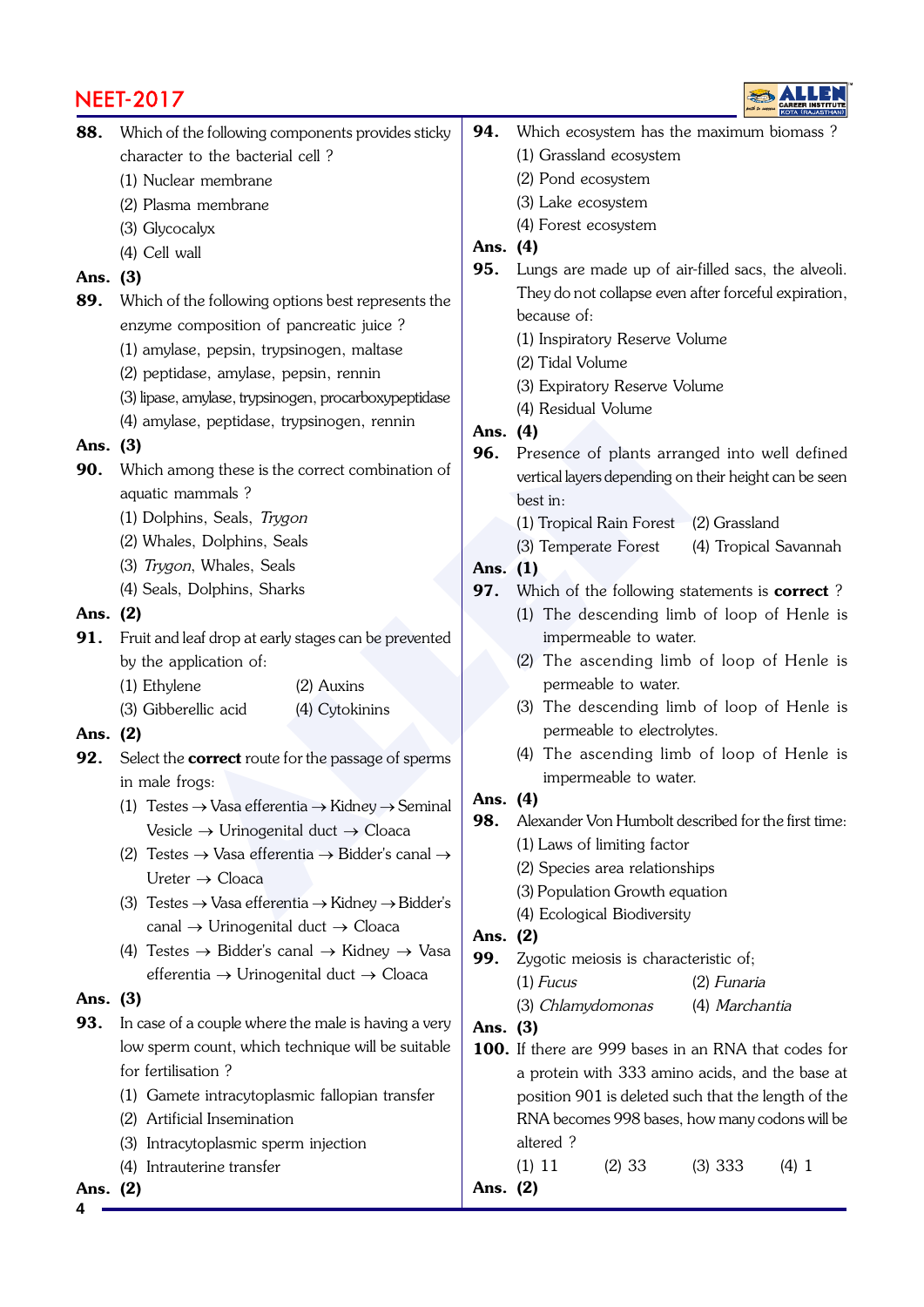

Ans. (3)

|          |                                                                              |                                            | CODE - X                                                    |  |
|----------|------------------------------------------------------------------------------|--------------------------------------------|-------------------------------------------------------------|--|
|          |                                                                              |                                            | <b>107.</b> Phosphoenol pyruvate (PEP) is the primary $CO2$ |  |
|          | acceptor in:                                                                 |                                            |                                                             |  |
|          | $(1)$ $C_4$ plants                                                           |                                            |                                                             |  |
|          |                                                                              | $(2)$ C <sub>2</sub> plants                |                                                             |  |
|          |                                                                              | (3) $C_3$ and $C_4$ plants                 |                                                             |  |
|          |                                                                              | (4) $C_3$ plants                           |                                                             |  |
| Ans. (1) |                                                                              |                                            |                                                             |  |
|          | 108. During DNA replication, Okazaki fragments are<br>used to elongate:      |                                            |                                                             |  |
|          |                                                                              |                                            | (1) The lagging strand towards replication fork.            |  |
|          |                                                                              |                                            | (2) The leading strand away from replication fork.          |  |
|          |                                                                              | fork.                                      | (3) The lagging strand away from the replication            |  |
|          |                                                                              |                                            | (4) The leading strand towards replication fork.            |  |
| Ans. (3) |                                                                              |                                            |                                                             |  |
|          |                                                                              |                                            | 109. Which of the following RNAs should be most             |  |
|          |                                                                              | abundant in animal cell ?                  |                                                             |  |
|          |                                                                              | $(1)$ t-RNA                                | $(2)$ m-RNA                                                 |  |
|          |                                                                              | $(3)$ mi-RNA                               | $(4)$ r-RNA                                                 |  |
| Ans. (4) |                                                                              |                                            |                                                             |  |
|          |                                                                              | reproduction, acts on:                     | 110. GnRH, a hypothalamic hormone, needed in                |  |
|          |                                                                              | of LH and FSH.                             | (1) anterior pituitary gland and stimulates secretion       |  |
|          |                                                                              | secretion of oxytocin and FSH.             | (2) posterior pituitary gland and stimulates                |  |
|          | (3) posterior pituitary gland and stimulates<br>secretion of LH and relaxin. |                                            |                                                             |  |
|          |                                                                              | of LH and oxytocin.                        | (4) anterior pituitary gland and stimulates secretion       |  |
| Ans. (1) |                                                                              |                                            |                                                             |  |
|          | 111. What is the criterion for DNA fragments movement                        |                                            |                                                             |  |
|          |                                                                              | on agarose gel during gel electrophoresis? |                                                             |  |
|          |                                                                              | moves                                      | (1) The smaller the fragment size, the farther it           |  |
|          |                                                                              | end                                        | (2) Positively charged fragments move to farther            |  |
|          |                                                                              |                                            | (3) Negatively charged fragments do not move                |  |

(4) The larger the fragment size, the farther it moves

Ans. (1)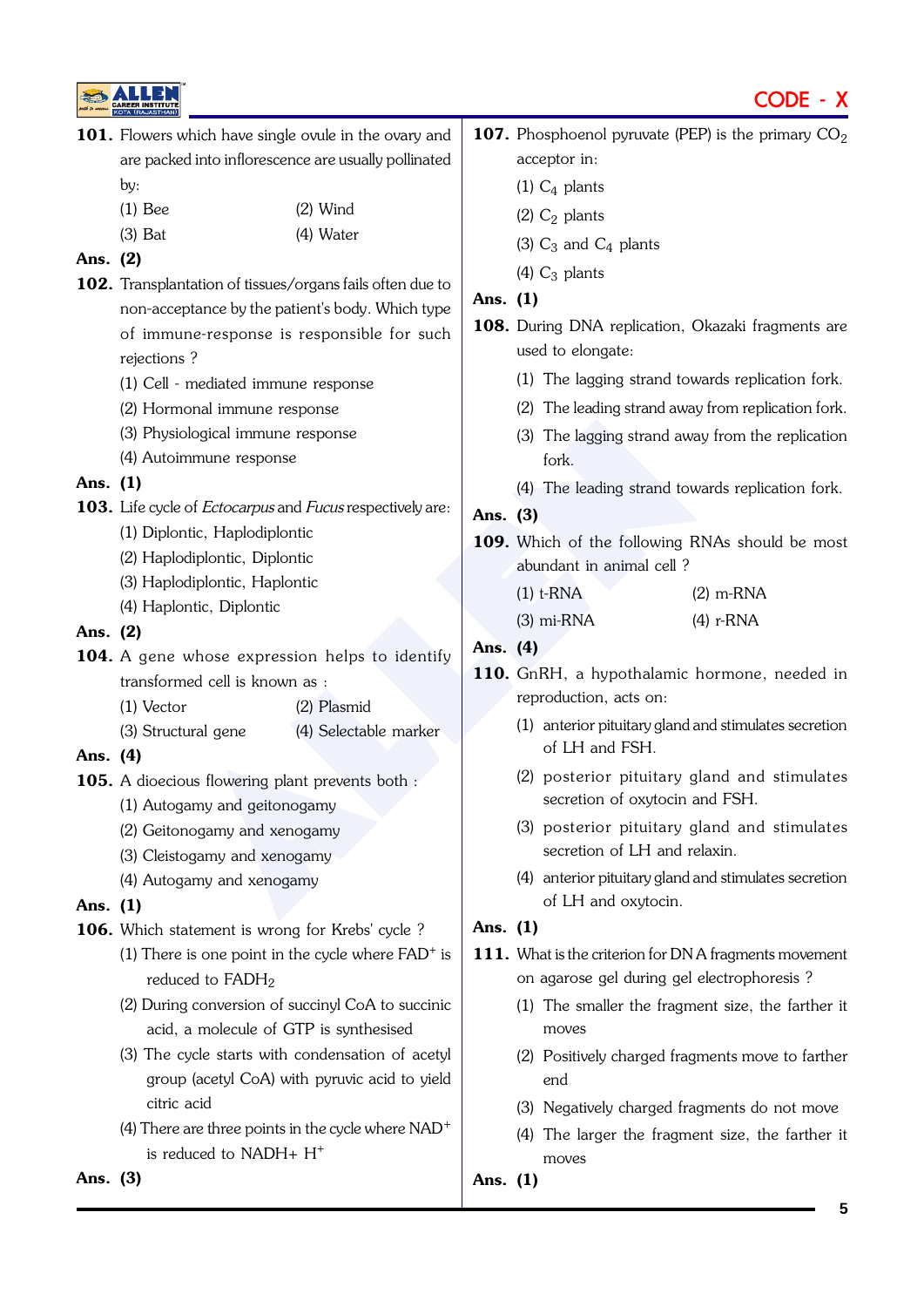# <u>NEET-2017</u>



|            | <b>NEEI-2017</b>                                              |                |          |                                                                          |           |
|------------|---------------------------------------------------------------|----------------|----------|--------------------------------------------------------------------------|-----------|
|            | 112. Hypersecretion of Growth Hormone in adults does          |                |          | 119. Which of the following represent                                    |           |
|            | not cause further increase in height, because:                |                |          | (1) Perissodactyla                                                       | $(2)$ C   |
|            | (1) Epiphyseal plates close after adolescence.                |                |          | (3) Ferus                                                                | $(4)$ Eq  |
|            | (2) Bones loose their sensitivity to Growth                   |                | Ans. (1) |                                                                          |           |
|            | Hormone in adults.                                            |                |          | 120. Frog's heart when taken out of tl                                   |           |
|            | (3) Muscle fibres do not grow in size after birth.            |                |          | to beat for sometime.                                                    |           |
|            | (4) Growth Hormone becomes inactive in adults.                |                |          | Select the best option fror                                              |           |
| Ans. (1)   |                                                               |                |          | statements.                                                              |           |
|            | 113. DNA replication in bacteria occurs:                      |                |          | (a) Frog is a poikilotherm.                                              |           |
|            | (1) Within nucleolus                                          |                |          | (b) Frog does not have any cor                                           |           |
|            | (2) Prior to fission                                          |                |          | (c) Heart is "myogenic" in natur                                         |           |
|            | (3) Just before transcription                                 |                |          | (d) Heart is autoexcitable                                               |           |
|            |                                                               |                |          | Options:                                                                 |           |
|            | (4) During S phase                                            |                |          | $(1)$ Only $(d)$                                                         | $(2)$ (a) |
| Ans. (2)   |                                                               |                |          | $(3)$ (c) and $(d)$                                                      | $(4)$ O   |
|            | 114. Which one from those given below is the period           |                | Ans. (3) |                                                                          |           |
|            | for Mendel's hybridization experiments?                       |                |          | 121. Homozygous purelines in cattle c                                    |           |
|            | $(1)$ 1840 - 1850                                             |                |          | (1) mating of unrelated individua<br>$(2)$ mating of individuals of diff |           |
|            | $(2)$ 1857 - 1869                                             |                |          | (3) mating of individuals of diff                                        |           |
|            | (3) 1870 - 1877                                               |                |          | (4) mating of related individuals                                        |           |
|            | $(4)$ 1856 - 1863                                             |                | Ans. (4) |                                                                          |           |
| Ans. (4)   |                                                               |                |          | 122. Identify the wrong statemer                                         |           |
|            | 115. Viroids differ from viruses in having;                   |                |          | heartwood:                                                               |           |
|            | (1) DNA molecules without protein coat                        |                |          | (1) It is highly durable                                                 |           |
|            | (2) RNA molecules with protein coat                           |                |          | (2) It conducts water and mine                                           |           |
|            | (3) RNA molecules without protein coat                        |                |          | (3) It comprises dead elements w                                         |           |
|            | (4) DNA molecules with protein coat                           |                |          | walls                                                                    |           |
| Ans. $(3)$ |                                                               |                |          | (4) Organic compounds are de                                             |           |
|            | <b>116.</b> MALT constitutes about <u>each</u> percent of the |                | Ans. (2) |                                                                          |           |
|            | lymphoid tissue in human body.                                |                |          | 123. Anaphase Promoting Complex                                          |           |
|            | (1) 20%                                                       | (2) 70%        |          | degradation machinery necessary                                          |           |
|            | (3) 10%                                                       | (4) 50%        |          | of animal cells. If APC is defectiv                                      |           |
| Ans. (4)   |                                                               |                |          | which of the following is exped                                          |           |
|            | 117. Which of the following is correctly matched for the      |                |          | (1) Chromosomes will be fragn                                            |           |
|            | product produced by them?                                     |                |          | (2) Chromosomes will not segre<br>(3) Recombination of chromoso          |           |
|            | (1) Methanobacterium : Lactic acid                            |                |          | (4) Chromosomes will not cone                                            |           |
|            | (2) Penicillium notatum : Acetic acid                         |                | Ans. (2) |                                                                          |           |
|            | (3) Sacchromyces cerevisiae : Ethanol                         |                |          | 124. Which of the following cell organ                                   |           |
|            | (4) Acetobacter aceti : Antibiotics                           |                |          | for extracting energy from carbe                                         |           |
| Ans. (3)   |                                                               |                |          | ATP?                                                                     |           |
|            | <b>118.</b> Which among the following are the smallest living |                |          | (1) Ribosome                                                             | $(2)$ C   |
|            | cells, known without a definite cell wall, pathogenic         |                |          | (3) Mitochondrion                                                        | (4) Ly    |
|            | to plants as well as animals and can survive without          |                | Ans. (3) |                                                                          |           |
|            | oxygen?                                                       |                |          | 125. Mycorrhizae are the example of                                      |           |
|            | (1) Pseudomonas                                               | (2) Mycoplasma |          | (1) Amensalism                                                           | $(2)$ Ar  |
|            | $(3)$ Nostoc                                                  | (4) Bacillus   |          | (3) Mutualism                                                            | $(4)$ Fu  |
| Ans.       | (2)                                                           |                | Ans. (3) |                                                                          |           |
|            |                                                               |                |          |                                                                          |           |

|                    | 119. Which of the following represents order of Horse'? |
|--------------------|---------------------------------------------------------|
| (1) Perissodactyla | (2) Caballus                                            |

(3) Ferus (4) Equidae

#### $(1)$

Frog's heart when taken out of the body continues to beat for sometime. Select the best option from the following

statements.

- (a) Frog is a poikilotherm.
- (b) Frog does not have any coronary circulation.
- (c) Heart is "myogenic" in nature.
- (d) Heart is autoexcitable

#### Options:

- (1)  $Only(d)$  (2) (a) and (b)
- $(3)$  (c)and(d)  $(4)$  Only(c)

#### $(3)$

- Homozygous purelines in cattle can be obtained by: (1) mating of unrelated individuals of same breed.
	- (2) mating of individuals of different breed.
	- (3) mating of individuals of different species.
	- (4) mating of related individuals of same breed.

#### $(4)$

- Identify the wrong statement in context of heartwood:
	- (1) It is highly durable
	- (2) It conducts water and minerals efficiently
	- (3) It comprises dead elements with highly lignified walls
	- (4) Organic compounds are deposited in it

#### $(2)$

- Anaphase Promoting Complex (APC) is a protein degradation machinery necessary for proper mitosis of animal cells. If APC is defective in a human cell, which of the following is expected to occur ?
	- (1) Chromosomes will be fragmented
	- (2) Chromosomes will not segregate
	- (3) Recombination of chromosome arms will occur
	- (4) Chromosomes will not condense

#### $(2)$

- Which of the following cell organelles is responsible for extracting energy from carbohydrates to form ATP ?
	- (1) Ribosome (2) Chloroplast
		-
	-
- (3) Mitochondrion (4) Lysosome
- $(3)$
- Mycorrhizae are the example of: (1) Amensalism (2) Antibiosis
	- (3) Mutualism (4) Fungistasis
- $(3)$

**6**